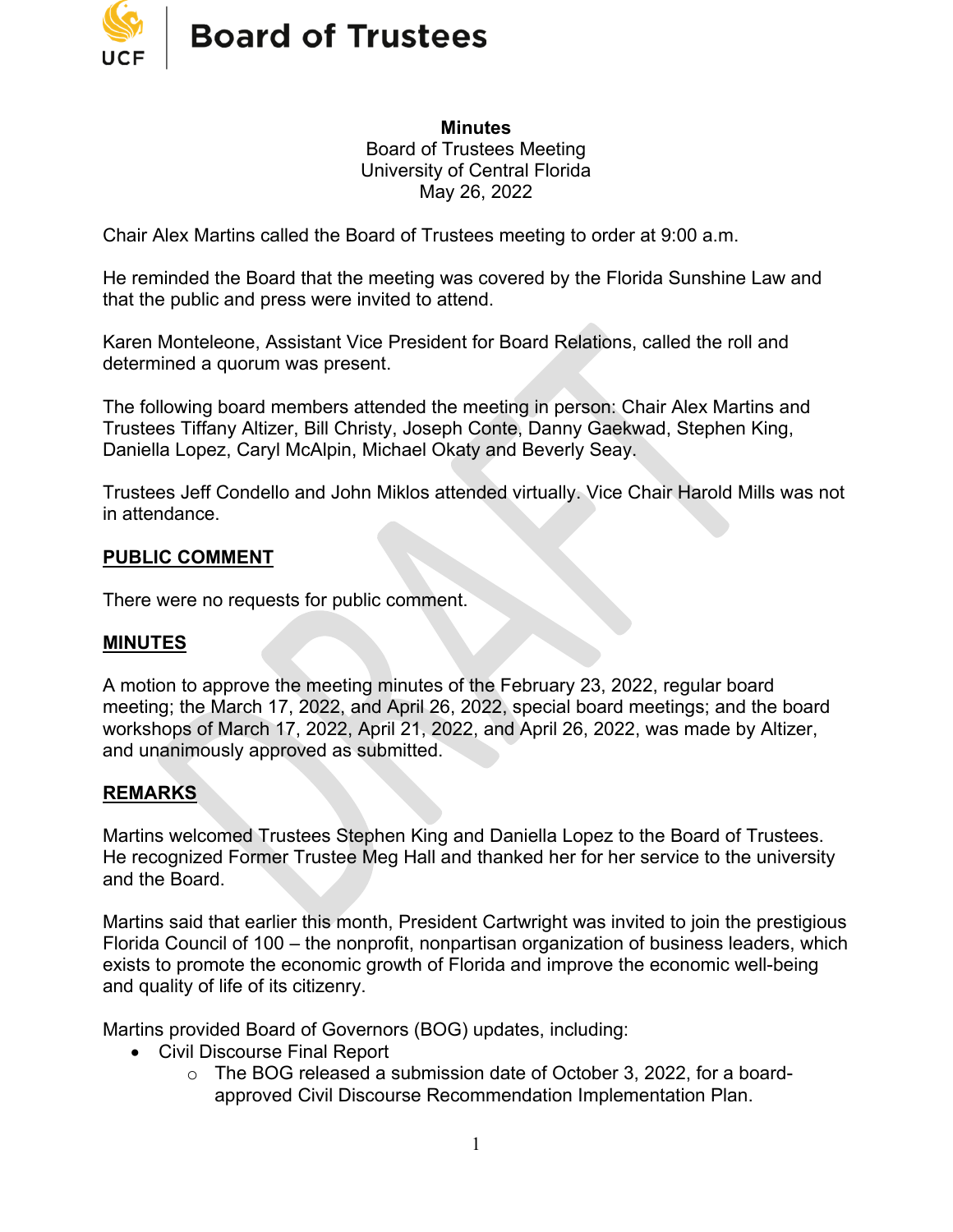

- $\circ$  He noted that Trustee McAlpin has met with the team assigned by Cartwright to conduct the requested reviews and develop an implementation plan, with the expectation that a final presentation and approval of UCF's plan will be shared at the September 29, 2022, BOT meeting.
- Cybersecurity Risk Assessments
	- o Martins thanked Trustee Seay for her work with Matt Hall, Vice President for Information Technology and Chief Information Officer, to prioritize the cyber security issues that Board members should be made aware of.
	- $\circ$  Updates on the university's current risk assessment and cybersecurity risk mitigation efforts were presented at the May 25, 2022, Audit and Compliance Committee meeting.
	- o Additionally, Martins noted that Trustees were offered the opportunity for individual briefings on the more sensitive topics that cannot be discussed in a public meeting.

Martins concluded his remarks with a review of the Board for Fiscal Year 2022.

Martins recognized President Alexander Cartwright for his President's Update.

#### President's Update

Cartwright's update:

- Highlighted BOT Member Recognitions and Engagements:
	- o Martins was honored as the 2022 Golden Eagle Honoree by the Boy Scouts of America Central Florida Council, an award that recognizes outstanding community leaders for their service.
	- o Mills recently participated in two campus events: as a judge in The Joust New Venture Competition, UCF's version of *Shark Tank*, and at the allday UCF Day of Giving campus event that created awareness around the impact of philanthropy and supporting UCF.
- UCF Excellence:
	- o The College of Medicine hosted its tenth Spring Commencement Ceremonies. The college has graduated 956 doctors and gained a national reputation for excellence, innovation and a pioneering spirit since it was established in 2006.
	- o Recognized Duyer Primera, a graduate of the UCF College of Business Integrated Business program, to address the Board on his student journey.
	- o UCF Alumni hosted its annual 30 Under 30 Awards where the highestachieving young alumni were recognized for the impact they made in their professions, in their community and at the university postgraduation.
	- o Founders Day was celebrated in April. Dr. Enrique Del Barco and Dr. Timothy Sellnow were honored as Pegasus Professors.
	- o 2022 Reach for the Stars Awards honored highly successful research and creative activity accomplished by early career university professionals.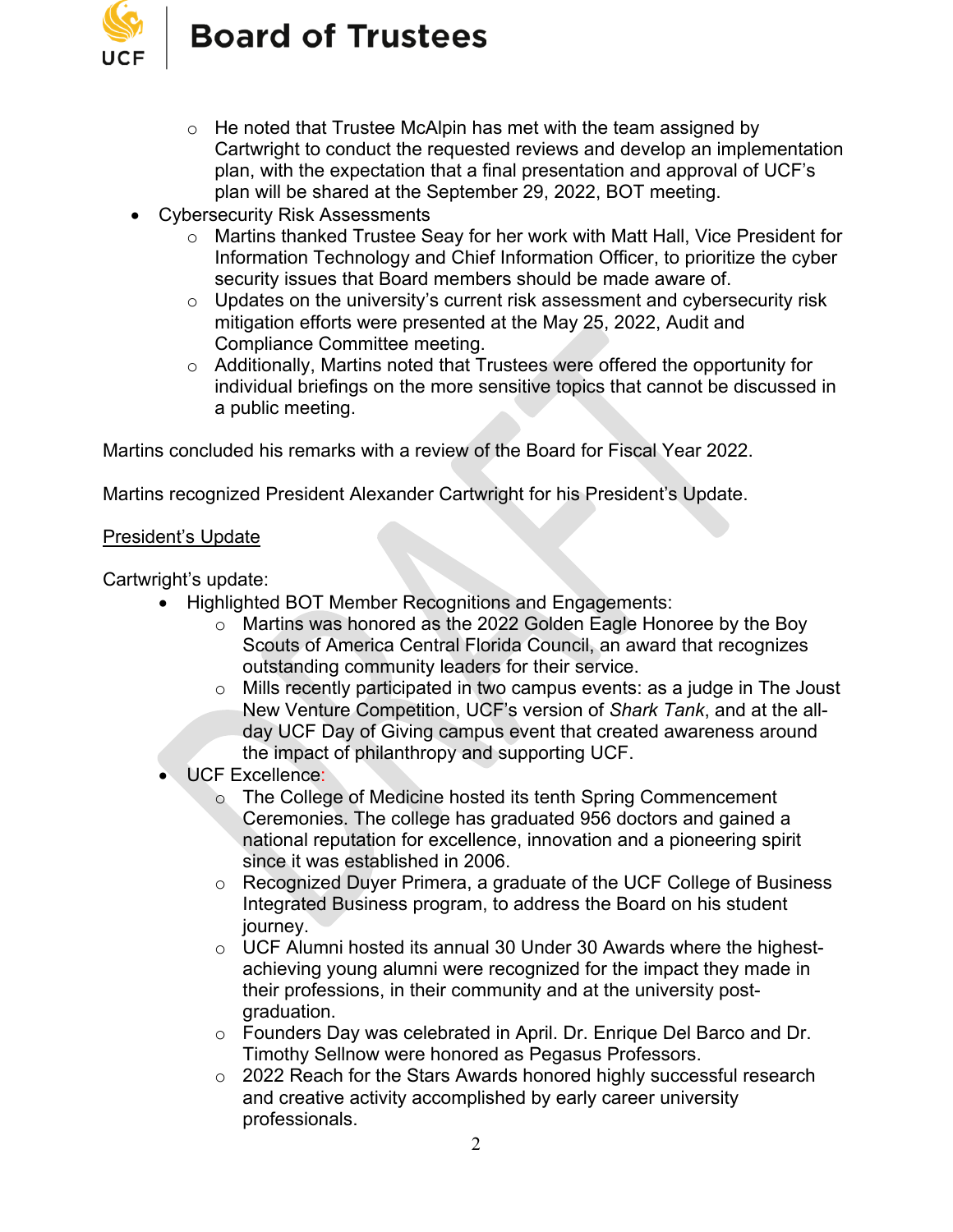

- o 2022 Order of Pegasus recognized students with exemplary academic achievement, university involvement, leadership and community service.
- o Athletic accomplishments, including softball advancing to the NCAA Super Regionals and baseball's #2 seed in the American Athletic Conference tournament.
- o UCF Celebrates the Arts Festival involved more than 1,000 UCF artists in award-winning, family-friendly events.
- o UCF Day of Giving raised \$3.7 million from over 4,400 donors, reflecting a 339% increase in dollars and 40% increase in donors.
- Academic Leadership Updates:
	- o After a national search, Dr. Paul Dosal was selected as Senior Vice President for Student Success.
- Acknowledged the work of faculty and staff involved in strategic planning, university-wide transformation of business systems and processes, and daily dedication to innovative teaching and research.

# **NEW BUSINESS**

BOT – 1 Unleashing Potential: Becoming the University for the Future | 2022 – 2027 Strategic Plan

Martins reminded the Board that he appointed an Ad Hoc Strategic Planning Committee to govern the creation of UCF's next strategic plan in August 2021. He reiterated that the full Board carries the responsibility for Strategic Planning and the Board, as a body, will take the actions necessary to ensure its implementation and accountability.

Martins called on Cartwright for remarks and to moderate the 2022 – 2027 Strategic Plan presentation.

Cartwright said the Strategic Plan is focused on pursuing excellence, is steadfastly committed to providing access and opportunity and was written by the university's community.

Ron Piccolo, Special Assistant to the President for Strategic Planning and Galloway Professor of Management, provided an overview of the strategic planning process and key take-aways from his work that influenced the final document.

Cartwright said the result of this collective work is a plan that is clear, actionable, comprehensive, forward-thinking, student focused, high-impact and absolutely as unique as UCF is. He said the plan includes a new mission statement.

Michael Johnson, Provost and Executive Vice President for Academic Affairs, and Piccolo outlined the four priority areas of the Strategic Plan:

- Student Success and Well-Being
- Discovery and Exploration
- Community and Culture
- Innovation and Sustainability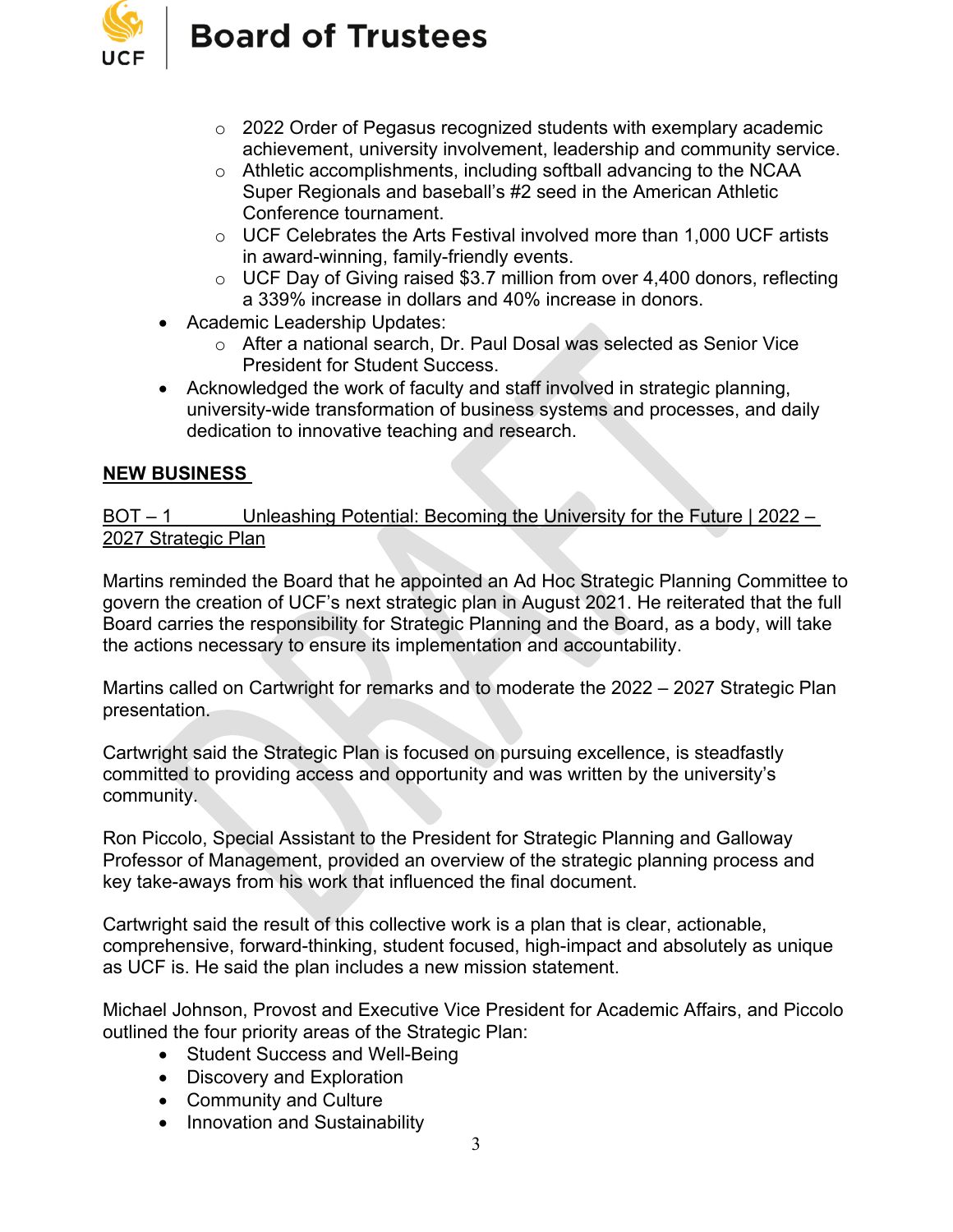

The trustees had the following comments:

- Condello asked if there would be intermittent benchmarks for student success. Johnson and Cartwright qualified there would be several annual opportunities for intermittent benchmark data to be presented to the Board, mentioning the Accountability Plan and the President's annual goals.
- McAlpin asked how members of the President's Cabinet are held accountable for goals in the Strategic Plan. Cartwright said that cabinet members will have specific deliverables and colleges will have response plans for contributing to the goals outlined in the Strategic Plan.
- Conte asked if deans will still create strategic plans for their colleges. Cartwright said they would with the intent that those plans are aligned with the university's Strategic Plan.
- King mentioned that an investment in additional faculty was welcomed because without more faculty, UCF will not be able to achieve the student success, research, or partnership goals expected by 2027.
- Seay pointed out that in addition to basic research, there is an emphasis on applied and clinical research, which will also increase the university's contracting ability, serve the community well because it will be application oriented and provide students with increased experiential learning opportunities.
- Conte asked if the university has identified resources for the salary requirements of additional faculty. Johnson said the critical need for increasing recurring resources to hire more faculty has been recognized.
- Seay asked if the Community and Culture priority will help the different areas of the university to work with specific partnerships. Piccolo said that the plan calls for coordination among community-facing functions, especially in the development of strategic partnerships. He said the approach to partnerships will be evaluated and reviewed in the hopes of improving this issue.
- Conte asked if the university's pursuit of carbon neutrality as part of its longterm sustainability plan is a system-wide goal encouraged by the BOG. Piccolo said, and Jon Varnell confirmed, that campus sustainability is not part of the BOG's evaluation criteria. Piccolo said UCF is distinguishing itself with a commitment to sustainability.

Piccolo outlined the five areas of focus in the Strategic Plan:

- Space Technologies and Systems
- Entertainment and Immersive Experiences
- Health and Human Performance
- Energy and Sustainability
- Transformative Technologies and National Security

The trustees had the following comments:

- Martins said he appreciates that the Strategic Plan identifies the university's areas of strengths, as this is a question the Board has been asking for some time.
- Gaekwad asked about the university's relationship with Space Florida. Seay outlined several areas where there has been collaboration between the university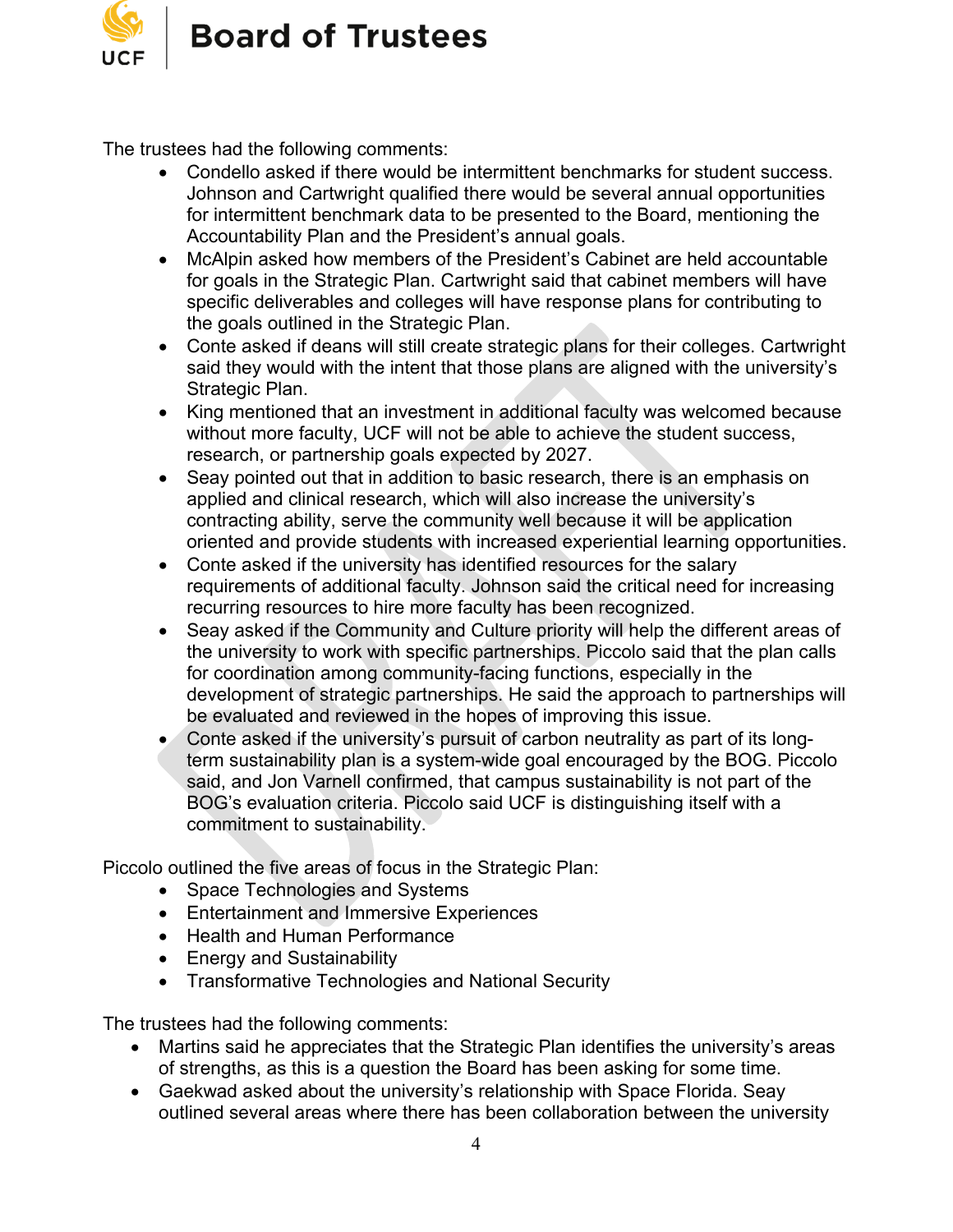

and Space Florida. Cartwright said the university is working to identify additional opportunities to foster this relationship.

Cartwright outlined resources for investing in excellence and next steps. He said the team will provide an in-depth summary and overview on implementation efforts during the August Board meeting.

The trustees had the following comments:

- Christy asked that the university continue to engage UCF Alumni. Martins said that the university's next major giving campaign will be within the next five years.
- McAlpin asked for clarification on the timeline for hiring the new Senior Vice President for Advancement and Partnerships. Cartwright said the expectation is for the position to be filled by Fall of this year.
- Martins suggests that the Ad Hoc Strategic Planning Committee meet on an ad-hoc basis to track the Strategic Plan's accountability.
- Seay requested that the Committees understand what pieces of the Strategic Plan fall under their responsibility.
- Conte suggests that the Ad Hoc Strategic Planning Committee also consider staff performance relevant to the goals in the Strategic Plan.

Conte made a motion to approve BOT – 1, the University of Central Florida's 2022 – 2027 Strategic Plan and revised mission statement, with Gaekwad providing the second. The motion passed unanimously.

BOT – 2 Memorandums of Understanding between the University of Central Florida Board of Trustees and the United Faculty of Florida (UFF) and the University of Central Florida Board of Trustees and the Police Benevolent Association (PBA) McAlpin made a motion to approve BOT-2, with Altizer providing the second. The motion passed unanimously.

## **COMMITTEE REPORTS**

Martins called on Youndy Cook, Vice President and General Counsel, to read any disclosures of conflict of interest from the trustees. There were no disclosures.

# **ACADEMIC EXCELLENCE AND STUDENT SUCCESS COMMITTEE REPORT**

Seay, Chair of the Academic Excellence and Student Success Committee, reported highlights from the committee meeting held on May 25, 2022.

Seay reported that AES-1 through AES-3 were unanimously approved by the committee and placed on the Board's consent agenda.

## **AUDIT AND COMPLIANCE COMMITTEE REPORT**

Christy, Chair of the Audit and Compliance Committee, reported highlights from the committee meeting held on May 25, 2022.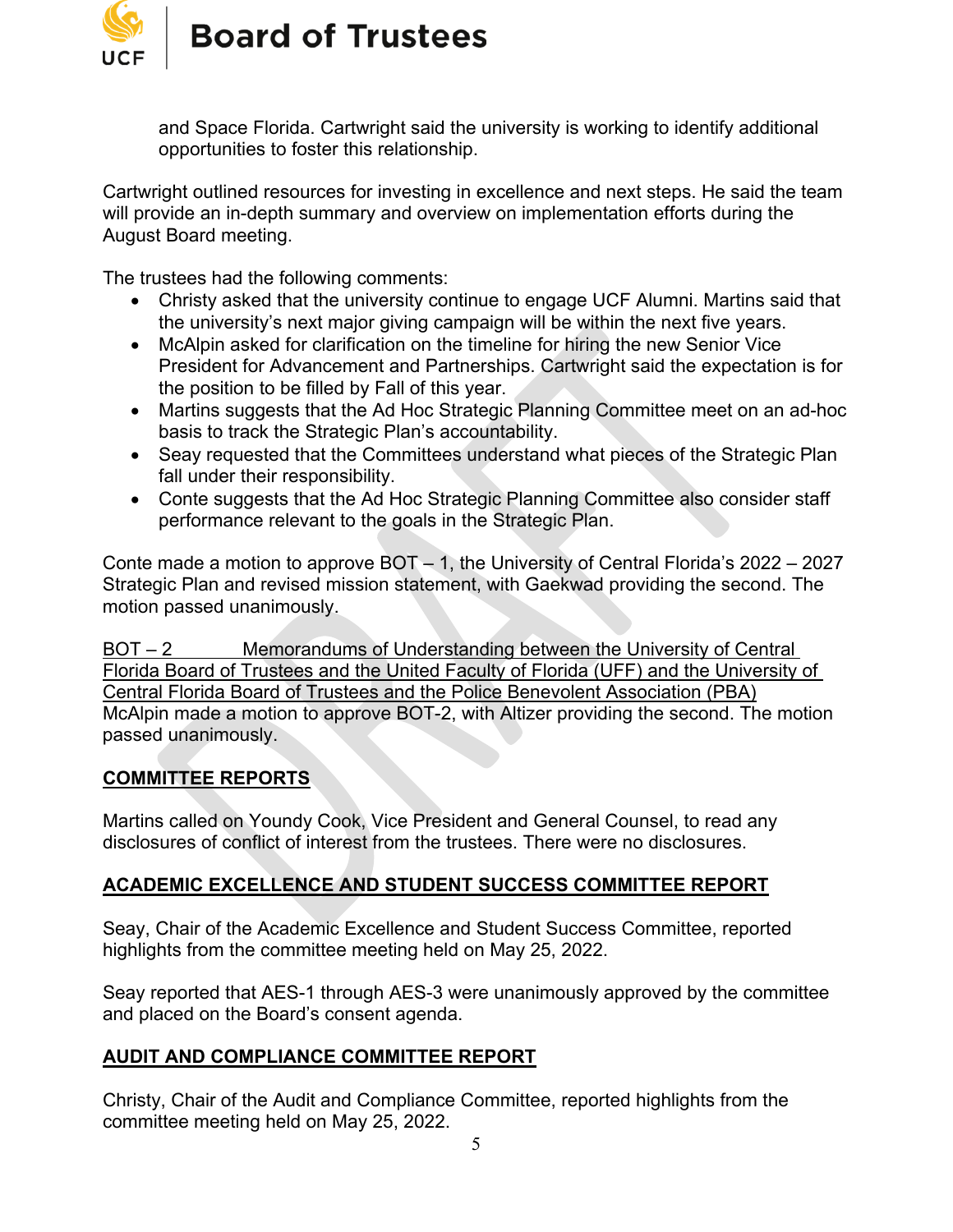

# **BUDGET AND FINANCE COMMITTEE REPORT**

Altizer, Budget and Finance Committee member, reported highlights from the committee meeting held on May 19, 2022.

#### BUD – 1 Proposed 2022 – 2023 University Operating Budget

Altizer made a motion to approve BUD-1, with Christy providing the second. The motion passed unanimously.

BUD – 2 Proposed 2022 – 2023 University Spending Authority Altizer made a motion to approve BUD-2, with McAlpin providing the second. The motion passed unanimously.

#### BUD – 3 UCF Convocation Series 2018A Bond Interest Rate Reduction

Altizer summarized the terms of BUD – 3, noting that TD Bank has submitted a proposal to the UCF Convocation Corporation to reduce the interest rate for the existing Series 2018 Capital Improvement Refunding Revenue Bonds. The Committee unanimously approved authorizing the UCF Convocation Corporation to move forward with the TD Bank rate reduction proposal, including the extension of the Make Whole provision to July 1, 2032, with the condition that the indicative fixed interest rate will not exceed 3.07% at the time of final pricing.

Altizer made a motion to approve BUD-3, with Conte providing the second. The motion passed unanimously.

Altizer reported that BUD-4 through BUD-7 were unanimously approved by the committee and placed on the Board's consent agenda.

# **FACILITIES AND INFRASTRUCTURE COMMITTEE REPORT**

Condello, Vice Chair of the Facilities and Infrastructure Committee, reported highlights from the committee meeting held on May 25, 2022.

FAC – 1 Five-Year Capital Improvement Plan FY23-24 Through FY27-28 Condello made a motion to approve FAC-1, with McAlpin providing the second. The motion passed unanimously.

Condello reported that FAC-2 and FAC-3 were unanimously approved by the committee and placed on the Board's consent agenda.

## **GOVERNANCE COMMITTEE REPORT**

Okaty, Chair of the Governance Committee, reported highlights from the committee meeting held on May 25, 2022.